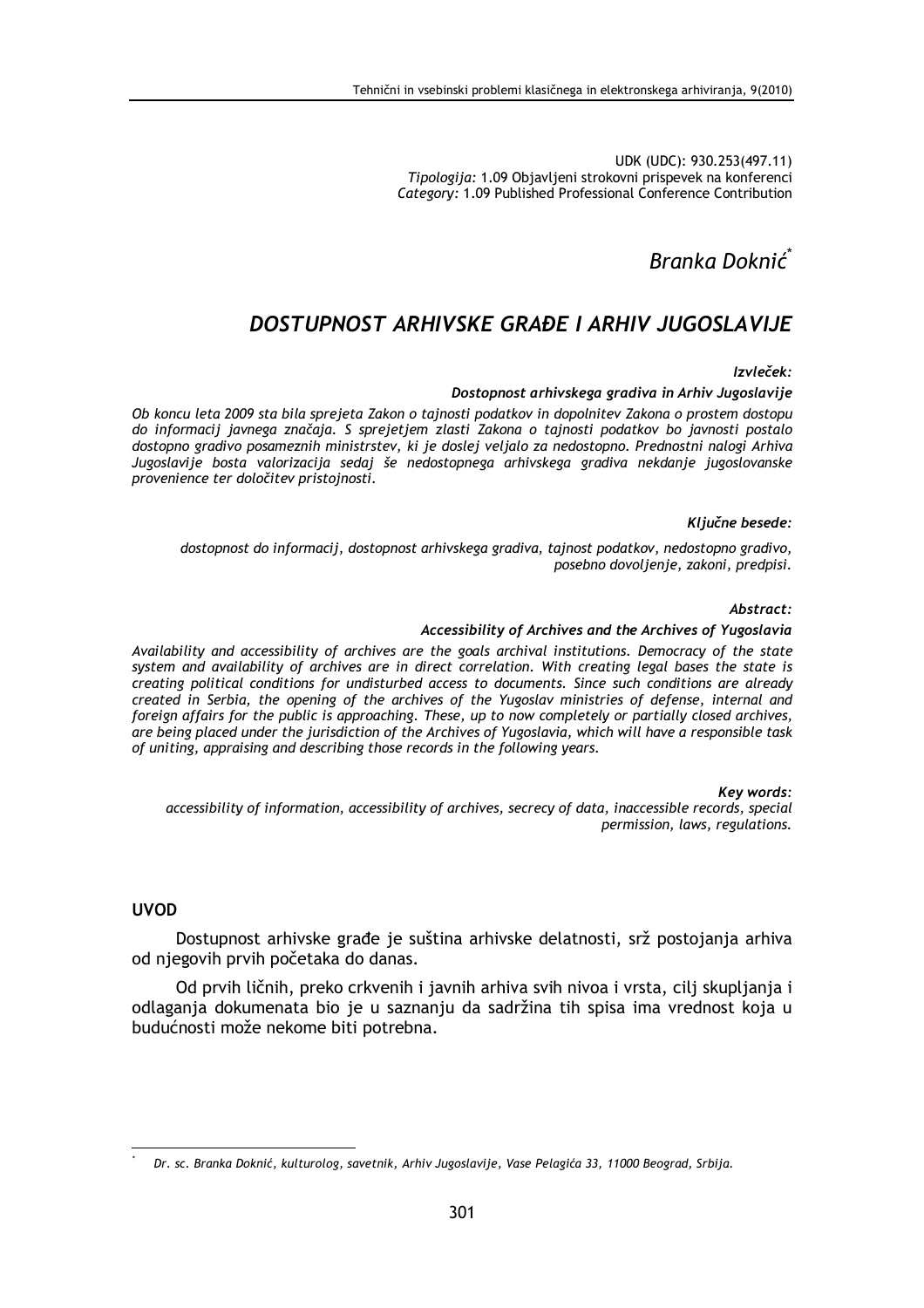Protok vremena samo daje više na istorijskoj vrednosti dokumenata, a savremeni arhiv mora fokusirati pažnju i na svaki dokument koji osvetljava istorijsku perspektivu.<sup>1</sup>

Arhiv nije mesto gde se odlaže stara hartija i nije mesto u kome se odlaže prošlost. Arhiv je mesto u kome se čuva istina, mesto u kome se čuva budućnost. Zbog te karakteristike arhivi i imaju svoju često nedovoljno utemeljenu funkciju. Status arhivske institucije u okviru javno-kulturne sfere jedne države umnogome govori o nivou demokratičnosti te iste države.

Odlaganje i nerešavanje statusa arhivske institucije pokazuje samo doslednost u prikrivanju onoga što arhivi čuvaju u svojim depoima. Odlika zatvorenih društava je i ta da je arhivska građa fizički potpuno zanemarena, ili naprotiv idealno zbrinuta, ali u oba slučaja nedostupna za najširu javnost. Nedostupnost arhivskih dokumenata, kao i nepostojanje državne legislative o toj oblasti samo je znak da država krije svoju prošlost, ili je nestvaranjem materijalnih uslova za takav kulturni proces nezainteresovana za svoju budućnost.

Vek koji je za nama ostaće istorijska zagonetka sve dok se ukupna arhivska građa ne učini u potpunosti dostupnom. Značajnu ulogu u potrazi za istorijskom istinom ima Arhiv Jugoslavije koji svojom delatnošću u naredne 2-3 godine pod svoj krov treba da stavi još uvek nedostupnu građu ministarstava spoljnih, unutrašnjih i odbrambenih poslova bivše jugoslovenske države.

Sva ta dokumentacija u skladu sa izglasanim Zakonom o tajnosti podataka dospeva u proces višestruke valorizacije. Pretpostavka je da će zanemarljiv procenat ostati pod velom tajnog dokumenta, a ostala arhiva će postati dostupna.

Demokratsko uređenje stvara uslove koji omogućavaju nesmetanu i kontinuiranu dostupnost dokumenata koje je ono samo stvorilo. Ranije dominantan političko-ideološki faktor u (ne)dostupnosti arhivske građe sada je mnogo više zamenjen finansijskom pozicijom u kojoj se nalazi sektor zaštite kulturne baštine u sferi kulture date države.<sup>2</sup> lako finansiranie kulture predstavlja jednu od najstarijih obaveza države, ono je zbog specifičnosti kulturne delatnosti skoro uvek nedovoljno ili čak zanemarljivo u odnosu na ostale oblasti državne politike.

Finansiranje kulture je u svim državnim budžetima, po pravilu, iza prioritetnih ministarstava finansija, vojske, spoljnih i unutrašnjih poslova. Ova realnost je »istovremeno i kratkovida i nemaštovita«, jer kada bi kultura dobila prioritetno mesto u državnom budžetu »kreativnost, samouverenost i dinamizam država bi se u znatnoj meri povećali«.<sup>3</sup>

Čak i kada politički, liberalni i zakonski uslovi omogućavaju nesmetan pristup arhivskoj dokumentaciji, arhivska građa neće ugledati »svetlost dana« ako nema dovoljno finansijskih sredstava koja omogućavaju fizičke uslove za dostupnost

Termin »dostupnost« ima sledeća značenja: zadatak dodeljen arhivima, da korisnicima omoguće dostupnost arhivske građe koja je u njihovoj nadležnosti; izvršenje ovog zadatka; dostupnost arhivske građe znači mogućnost korišćenia arhivskih dokumenata u saglasnosti sa nacionalnim zakonodavstvom. U pojam dostupnosti ne ulaze dela koja su nastala kao rezultat korišćenja dokumenata, »ona će biti predmet posebnih dogovora«. Preporuka br. R (2000) 13 Odbora ministara državama članicama o evropskoj politici o dostupnosti arhivske grade, Arhiv, god. VI, br. 1-2, Beograd (prevela R. Rađenović).

Finansiranje kulture nije tema ovog rada tako da se ovaj pojam odnosi na ukupnost finansiranja kulture, kulturne baštine i arhiva.

Ministar kulture je u čudnoj poziciji da bude nadležan za oblast koja je najbliža identitetu zajednice, a da se pri tome mora zadovoljiti pozicijom u vladi koja nema velikog uticaja i političke težine. Simon Mundy, Cultural Policy - A Short Guide, Council of Europe Publishing, 2001.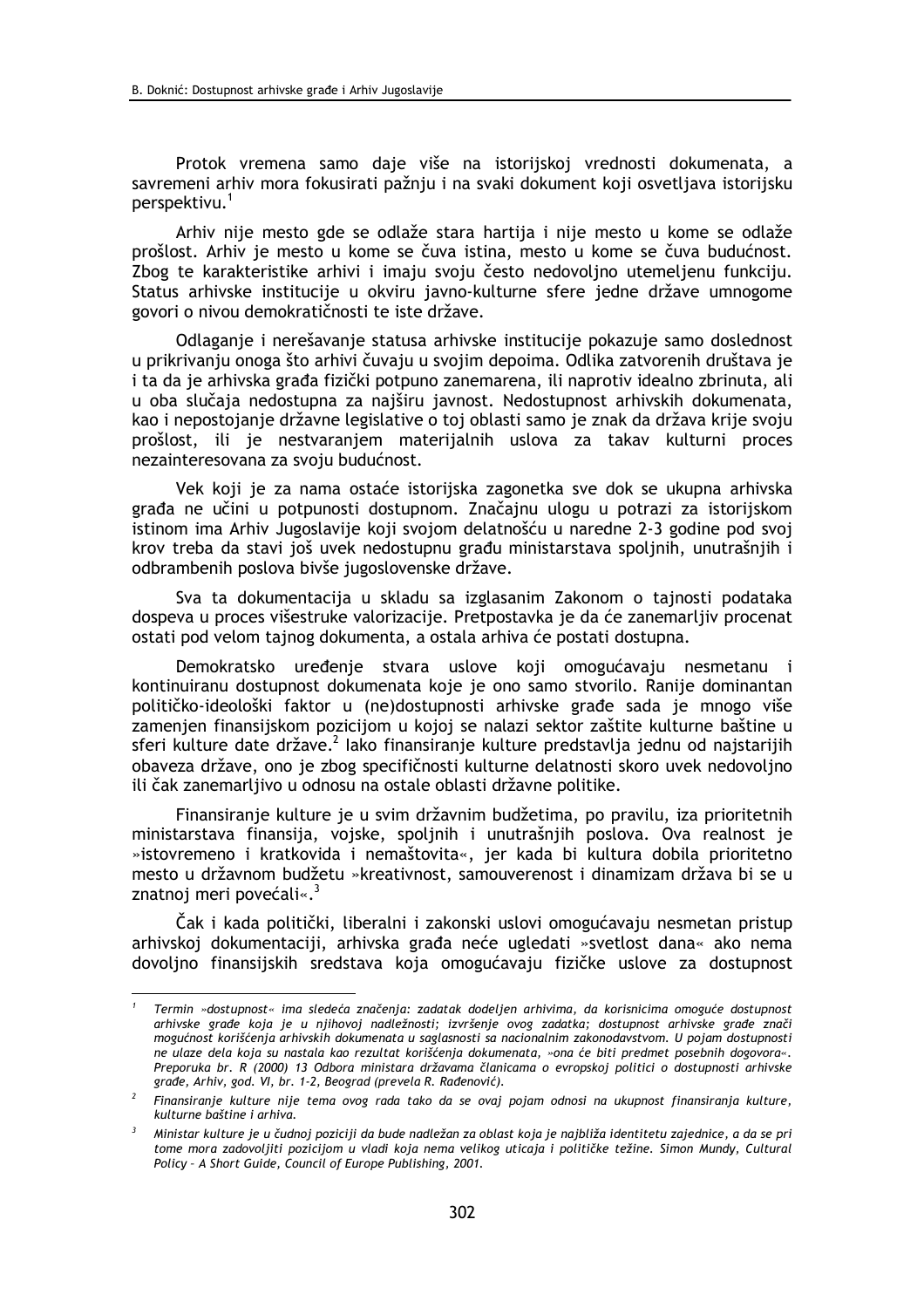arhivske građe. Promenila se i definicija arhivske građe, tako da se danas sa jednakom pažnjom skupljaju dokumenta iz svakodnevnog života i dokumenta rada javne uprave, koji se danas čuvaju na raznim nosačima informacija. Velike količine arhivske građe iziskuju formiranje preciznih inventara i dostupnost arhivskih dokumenata on-line upotrebom.

Ovim je posao arhivara postao višestruko usložen, a arhivska služba mnogo razuđenija nego što je bila u prošlosti. To je na ovim prostorima posebno vidljivo od početka 1990-ih godina kada je arhivistika počela da traži sebe u rešavanju problema nastalih padom komunističkih režima, uvođenjem novih tehnologija u proces rada i povećanim interesovanjem za istorijska dokumenta XX veka.

## **EVROPSKE PREPORUKE O DOSTUPNOSTI GRAĐE**

Otvorenost društva i stvaranje materijalnih uslova za nesmetano čuvanje i upotrebu arhivskih dokumenata postaju prioriteti kulturne politike savremene države. Krajem prošlog desetljeća, sa posebnom pažnjom u okviru Saveta Evrope vodila se kontinuirana evaluacija kulturnih politika evropskih država. U sklopu svih aktivnosti značajna pažnja je fokusirana, prvi put na tako visokom političkom nivou, i na arhivsku delatnost.

Na osnovu ranije proklamovanih konvencija o zaštiti ljudskih prava i osnovnih sloboda i konvencije o zaštiti pojedinca, tokom 1990-ih godina vršeno je istraživanje stanja u evropskim arhivima. Na osnovu takvih saznanja sredinom 2000. godine Savet ministara Saveta Evrope usvojio je preporuku koja ima za cilj slobodan pristup arhivskoj građi na osnovu zajedničkih evropskih vrednosti.<sup>4</sup>

Ova preporuka prvenstveno se odnosila na stvaraoca arhivske građe, koji je istovremeno i imalac iste, ali su njome definisane i obaveze svih arhivskih institucija.<sup>5</sup>

Ovaj dokument je usvojen u vremenu kada su institucionalnim reformama stvarana nova evropska demokratska društva. U sklopu demokratskih reformi, a »uzimajući u obzir složenost problema koji se odnose na dostupnost arhivske građe, kako na nacionalnom tako i na međunarodnom nivou, zbog različitosti ustavnih i pravnih okvira, zbog suprotstavljenih potreba za otvorenošću i istovremeno za tajnošću, kao i za zaštitom privatnosti i dostupnosti istorijskih dokumenata, što javnost svake države različito poima«, preporučeno je državnim vladama da »donesu i usvoje zakone o dostupnosti arhivske građe na principima iznetim u ovoj Preporuci ili da postojeće zakone usklade sa istim principima«. Prvi korak u stvaranju uslova za otvorenost arhiva je stvaranje dobre zakonske osnove, koja »spada u nadležnost zakonodavnog tela, što znači da to svojim zakonskim aktom reguliše parlament.

Recommendation No. R (2000)13 of the Committee of Ministers to member States on 13 July 2000 at the 717 meeting of the Ministers Depuites (Savet Evrope Odbor ministara Preporuka br. R (2000)13 Odbor ministara državama članicama o evropskoj politici o dostupnosti arhivske građe, usvojena 13. jula 2000. na 717. sednici zamenika ministara, Arhiv IX 1-2, Beograd (dalje: Preporuka br. R (2000)13).

<sup>&</sup>lt;sup>5</sup> U dodatku Preporuci br. R(2000)13 arhivi su definisani: a) termin arhiv ima sledeća značenja: 1. kada je napisan malim slovom a: znači celinu dokumenata bez obzira na datum, oblik ili nosioca zapisa, koja su stvorili ili primili fizička ili pravna lica tokom obavljanja svojih funkcija i predali ih u arhiv na trajno čuvanje; ukoliko nije <sup>'</sup>drugačije utvrđeno, ova Preporuka se odnosi isključivo na »javnu arhivsku građu«, odnosno arhivsku građu koja je nastala radom državnih organa; 2. kad je reč napisana velikim slovom A: označava javne institucije koje su zadužene za zaštitu arhivske građe. - Arhiv, god. VI, br. 1-2, Beograd.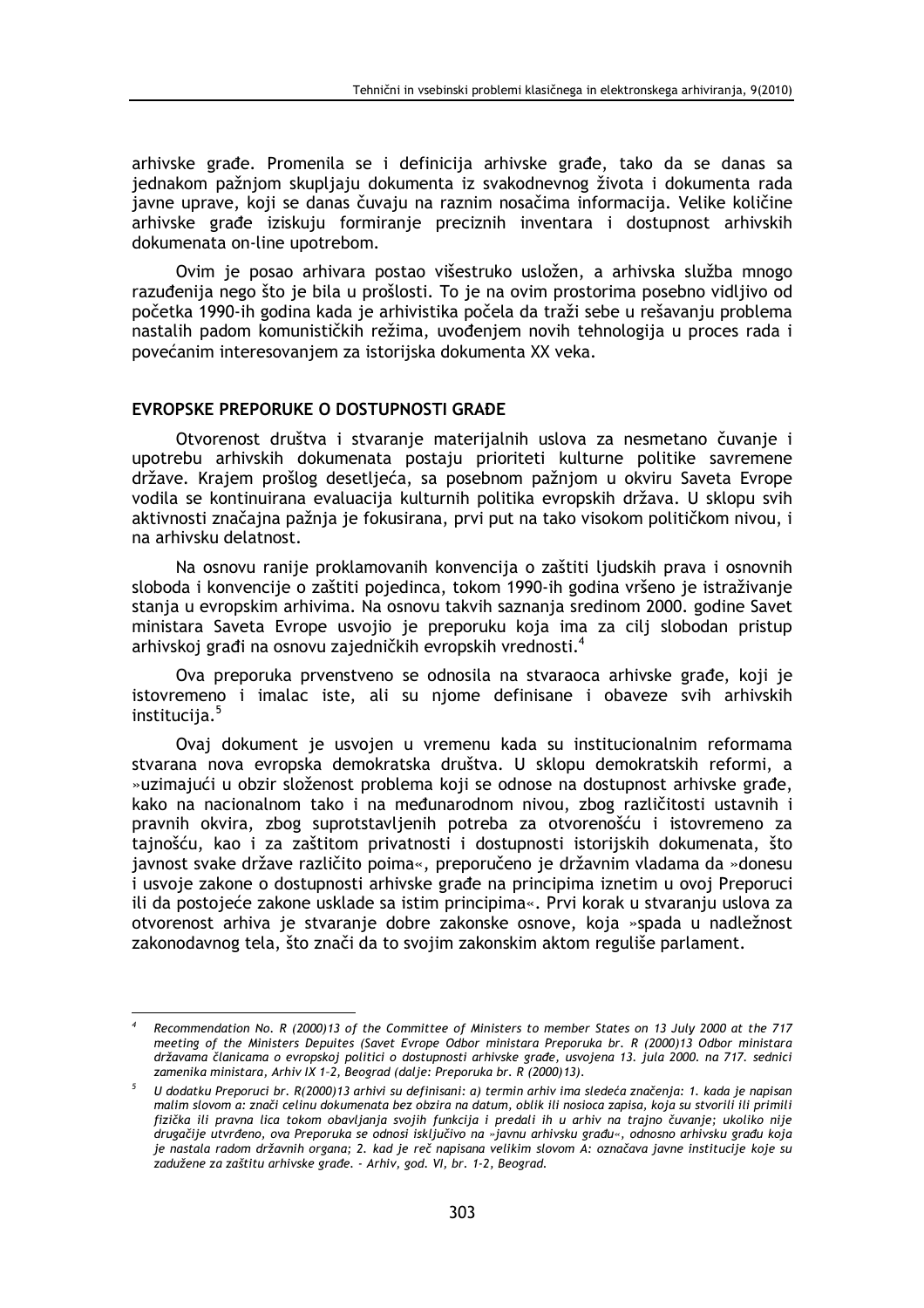Praktični postupak će biti podeljen između zakona i propisa, u skladu sa zakonima svake države. Zakoni i propisi koji se odnose na dostupnost arhivske građe moraju da budu usklađeni sa zakonima koji se odnose na srodne oblasti, naročito sa zakonima o dostupnosti informacija državnih organa i zakonima o zaštiti podataka«.<sup>6</sup>

Arhivska građa treba da bude dostupna svakom zainteresovanom građaninu i da se otvorenost arhiva, odnosno vremenski rok dostupnosti, reguliše zakonskim putem. Zakonskom regulativom koja se odnosi na vremensku nedostupnost arhivskih dokumenata osigurava se zaštita: »a) značajnih državnih interesa koji zaslužuju zaštitu (kao što su državna bezbednost, spoljna politika ili javni red); b) pojedinaca od objavljivanja podataka koji zaslužuju zaštitu koji se odnose na njihov privatni  $\check{z}$ ivot «<sup>7</sup>

Da bi se uskladila ravnoteža između potpune otvorenosti arhiva i potrebe za zaštitom pojedinih interesa države ili pojedinca u Preporuci se označavaju vremenski rokovi za takvu vrstu dokumenata. Ti rokovi su sledeći: »a) opšti rok dostupnosti arhivske građe, koji obično ne prelazi 20 ili 30 godina, a primenjuje se automatski na dokumente ili grupe dokumenata čije postajanje dostupnim ne može štetiti interesima države ili pojedinca; b) duži rok dostupnosti, koji obično nije duži od 50 godina, za dokumente koji se odnose na spoljne poslove, odbranu ili održavanje javnog reda; c) više rokova dostupnosti (npr. 10 do 70 godina od nastanka spisa, ili 100 do 120 godina od rođenja pojedinca na koga se odnose) za dokumenta ili dosijea koja sadrže poverljive pravne, poreske, medicinske i druge podatke koji se tiču pojedinca.«<sup>8</sup>

Ova zaštićena dokumenta se mogu koristiti uz dobijanje posebne dozvole, a pravo izdavanja te dozvole se poverava »stvaraocu građe, u dogovoru sa arhivskom službom, ili arhivskoj upravi, u dogovoru sa stvaraocem, odnosno posebnom telu nadležnom za celu zemlju«. Posebne dozvole za korišćenje nedostupne građe izdaju se u dva slučaja. Prvi je korišćenje građe u naučne svrhe (ad actum i ad personam) i drugi - kada arhivsku građu potražuje pojedinac na koga se ona odnosi. Osim ove dve mogućnosti građa može da se koristi postupkom »dostupnosti određenih delova,« bilo da se na uvid daje samo deo predmeta, ili ceo predmet sa prekrivanjem zaštićenih podataka. Njihova prava i obaveze u korišćenju arhivske građe putem posebne dozvole regulisana su krivičnim zakonima i zakonima o zaštiti privatnosti.

Na osnovu stečenih iskustava, a nastavljajući proces ujednačavanja zakonskih dokumenata u ostvarivanju zajedničkih principa, Savet Evrope je tokom 2002. godine doneo novu preporuku o dostupnosti službenih dokumenata.

Ova preporuka se odnosi na sva službena dokumenta koja su nastala radom »vlade i uprave, na nacionalnom, regionalnom i lokalnom nivou«, kao i na službena dokumenta koja »stvaraju privatna i pravna lica, ukoliko ona obavljaju javne funkcije«.<sup>10</sup>

Slobodan pristup službenim dokumentima koja se nalaze kod javnih vlasti može biti ograničen samo zakonski regulisanim razlozima (nacionalna bezbednost, odbrana, međunarodni odnosi, javna sigurnost, prevencija kriminalnih radnji i slično), ali i

 $\epsilon$ Preporuka br. R (2000)13.

 $\overline{z}$  $I<sub>sto</sub>$ 

Isto.

Preporuka R(2002)2 Odbor ministara Saveta Evrope državama članicama o dostupnosti službenih dokumenata, (prevod R. Rađenović), Arhiv, god. VI, br. 1-2, Beograd, 2005.

Preporuka se ne odnosi na zakonodavno-pravosudnu vlast, već je to ostavljeno na regulisanje domaćoj legislativi.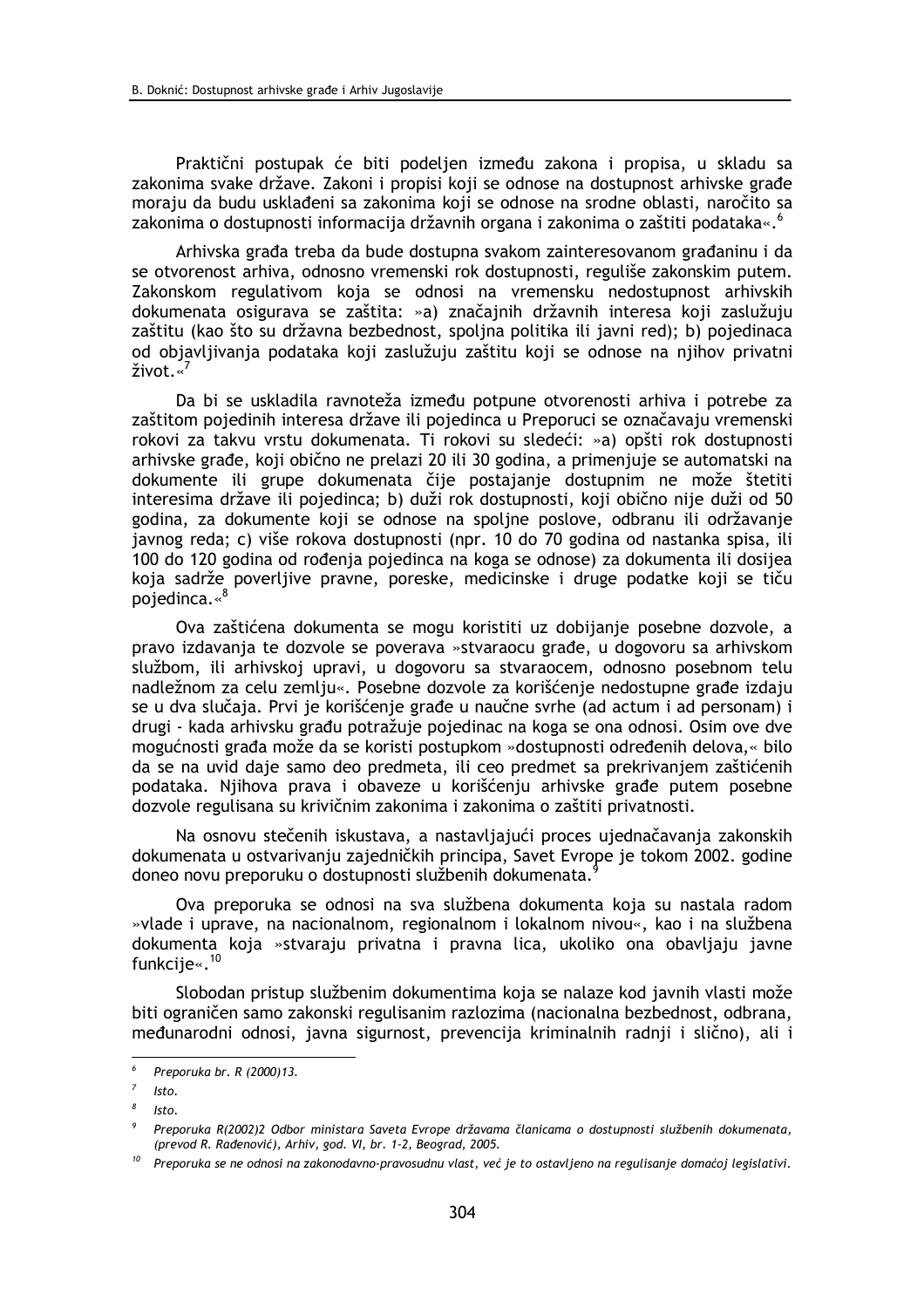takva dokumenta posle isteka vremenskog roka zabrane treba da postanu dostupna. Javnoj vlasti, kao imaocu službenih dokumenata, preporučuje se, između ostalog, da »koliko je god moguće učini dostupnim informacije o stvarima ili delatnostima za koje je odgovorna, na primer, sastavljanjem lista ili popisa dokumenata koje poseduju«.

Usvajanjem Preporuke br. R(2000)13, sa podrškom Međunarodnog arhivskog saveta, stvorena je osnova za istraživanje u okviru arhivske delatnosti u pedesetak evropskih država.<sup>1</sup>

Rezultati tog istraživanja objavljeni su u priručniku pod nazivom Pristup arhivu, objavljenom od strane Saveta Evrope. Ovaj priručnik daje sliku šarolikog stanja u savremenoj evropskoj arhivskoj praksi, a sastavljen je sa namerom da pokrene promene u pristupu arhivskoj građi svih evropskih država. Savet Evrope se preko ovog priručnika zalaže za otvoren pristup arhivskoj građi na zajedničkim principima usvojenih zakona, demokratskih vrednosti i poštovanja ljudskih prava.

## NOVI PROPISI U SRBIJI I ARHIV JUGOSLAVIJE

Arhiv Jugoslavije je tokom 2009. godine dobio novi pravni status. Postao je institucija kulturne baštine u okviru Ministarstva kulture Republike Srbije. Budući da je postao tzv. »mrtvi arhiv« suština njegovog dosadašnjeg rada će u godinama koje slede pretrpeti izvesne promene. To se prvenstveno odnosi na gašenie nekih postojećih, a osnivanje novih sektora i odeljenja rada.

Kada je u pitanju dostupnost građe za dalji rad Arhiva Jugoslavije značajna su tri nova republička zakona, usvojena 2009. godine, čija primena počinje ove godine. To se prvenstveno odnosi na novi Zakon o kulturi koji počinje da važi od marta 2010.<sup>12</sup> kao i dopunjeni Zakon o slobodnom pristupu informacijama od javnog značaja<sup>13</sup> i Zakon o tajnosti podataka.<sup>14</sup>

Još jedan izuzetno važan zakon čeka da bude usvojen. To je osnovni esnafski zakon - Zakon o arhivskoj građi i arhivskoj službi Republike Srbije (u daljem tekstu Zakon o arhivskoj građi). Nacrt zakona je već nekoliko godina na uvidu javnosti i verovatno će ove godine, posle primene Zakona o kulturi, i ovaj zakon biti usvojen.<sup>15</sup>

Relativno sporo ali kontinuiranim procesom liberalizacije i demokratizacije društva, kroz usvajanje ovakvih zakona, ostvareni su objektivni (politički) uslovi za nesmetanu dostupnost arhivske građe.

Stvaranjem ovakve pravne osnove, a u okviru Ministarstva kulture Republike Srbije, Arhiv će na novi način vršiti i funkciju korišćenja arhivske građe koja je pod njegovom legalnom ingerencijom. Zakonom o arhivskoj građi, Arhiv Jugoslavije je definisan »kao ustanova zaštite u čijoj je nadležnosti zaštita arhivske građe nastale

 $11\,$ Access to archives, a handbook of guidelines for implementation of Recommendation NOR (2000)13 on a European policy on access to arshives, C. Kechemeti, I. Szekely. Council of Europe Publishing, 2005.

<sup>&</sup>lt;sup>12</sup> Zakon o kulturi Republike Srbije, Službeni glasnik RS, br.72/2009, a primenjuje se od marta 2010. Primena ovog zakona u institucijama kulture pretpostavlja »podizanje lestvice« u ukupnom radu.

<sup>&</sup>lt;sup>13</sup> Usvoien 11. decembra 2009, važi od januara 2010. godine. Ovaj zakon je usvojen 2004. godine, a prvi put dopunien 2007.

<sup>&</sup>lt;sup>14</sup> Usvojen 11. decembra 2009, a počeo da važi od januara 2010.

<sup>&</sup>lt;sup>15</sup> Arhiv Jugoslavije, sem nerešenog pravnog statusa, zasnivao je svoj rad do ove godine na zakonima čije su izglasane vrednosti bile davno prevaziđene. To se odnosi na Zakon o kulturnim dobrima Republike Srbije, donet 1994. i na Zakon o arhivskoj gradi SRJ iz 1998. godine. Prvim zakonom arhivska delatnost je površno regulisana, a drugim zakonom glavna državna arhivska institucija, oličena u Arhivu Srbije i Crne Gore, nigde nije pomenuta.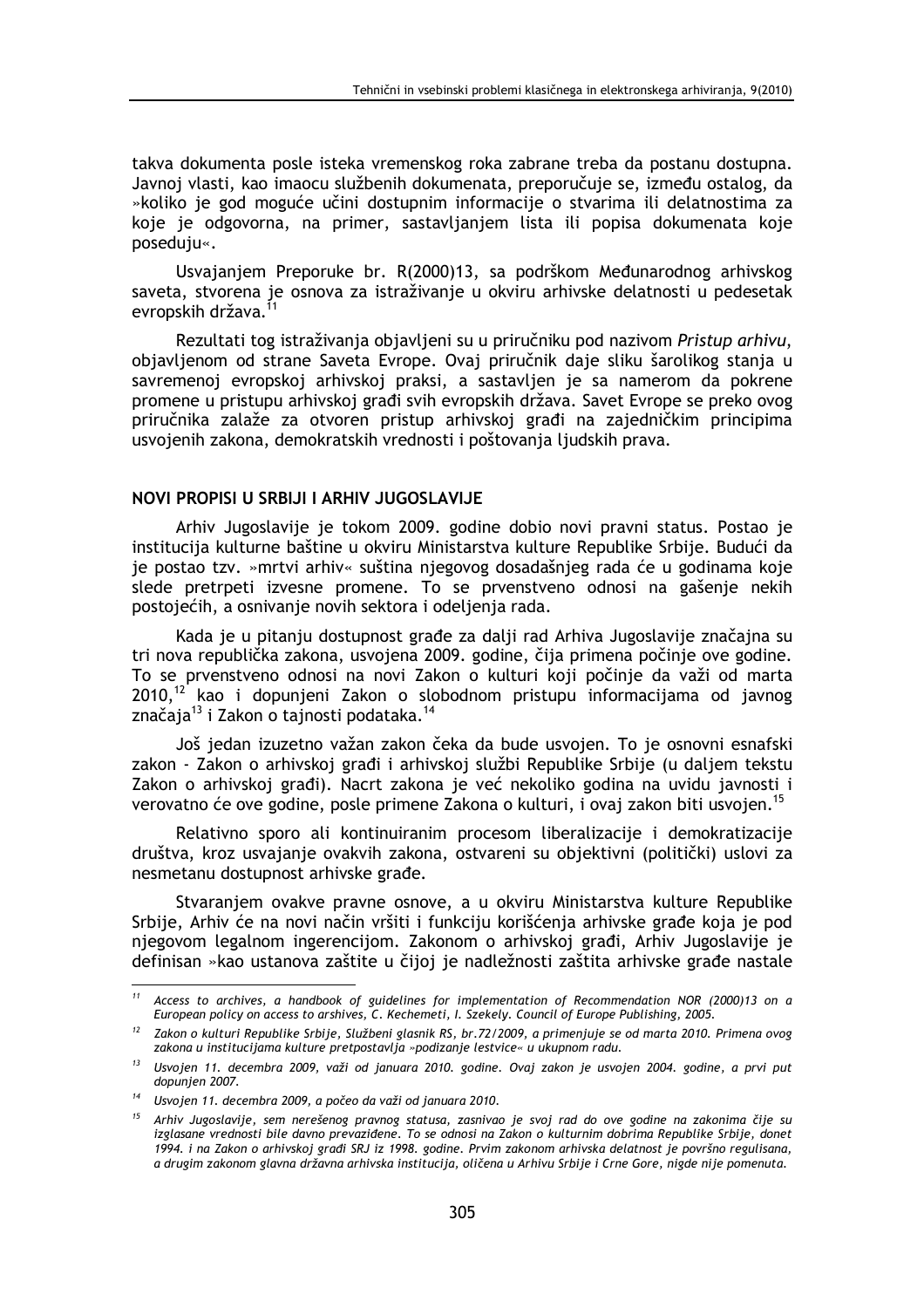radom centralnih organa i organizacija (1918-2006) KSHS, KJ, DFJ, FNRJ, SFRJ, SRJ i Državne zajednice Srbija i Crna Gora, uključujući i arhivsku građu bivšeg Arhiva Saveznog ministarstva unutrašnjih poslova (1945-2003), bivšeg Arhiva Josipa Broza Tita (1943-1980), bivšeg Arhiva Ministarstva inostranih poslova (1945-2006) i Vojnog arhiva (1918-2006), pa i poslovi u vezi sa primenom Sporazuma o pitanjima sukcesije aneks »D« u pogledu »Državne arhive SFRJ« i kao takav predstavlja javni arhiv koji je deo mreže arhivske službe Republike Srbije.<sup>16</sup>

Ovakvim definisanjem Arhiv je nadležan i za onaj deo izuzetno referentne arhivske građe savezne provenijencije koja još uvek nije deponovana pod njegov krov. U depou Arhiva Jugoslavije zaštićena je kompletna arhivska građa svih institucija savezne vlasti, uključujući i Arhiv KPJ-SKJ i Arhiv Josipa Broza Tita, osim građe tri ministarstva.

Ministarstva vojnih, unutrašnjih i spoljnih poslova imaju svoje samostalne, potpuno ili delimično za naiširu javnost zatvorene arhive u kojima se čuva arhivska građa zemlje koja više ne postoji. Da bi se ispunio institucionalni, odnosno osnovni uslov za dostupnost arhivske građe u praksi treba primeniti donete zakone, a na osnovu postojećih zakona, Arhiv će formulisati prvi sopstveni pravilnik o dostupnosti građe.

Pretpostavlja se da će, posle detaljne valorizacije sačuvane građe, čak sa 90% građe iz tih arhiva biti skinuta oznaka poverljivosti. Po Zakonu o arhivskoj građi (radna verzija) i ova građa može biti dostupna i pre isteka vremenskog roka na koji je zatvorena, samo za naučnoistraživačke potrebe uz mišljenje Stručnog arhivskog saveta.

Očigledno je da će ovakav princip ad personam za izdavanje posebne dozvole biti vrlo redak. Zato je potrebno izvršiti detalinu valorizaciju i za javnost otvoriti svaki dokument koji posle perioda od 30 godina od nastanka ne ugrožava bezbednost država ex-Jugoslavije. Po Zakonu o tajnosti podataka najviši stepen tajnosti<sup>17</sup> ima dokument sa oznakom državna tajna, a kriterijum za takvu oznaku poverljivosti određuje Vlada uz prethodnu preporuku Saveta za nacionalnu bezbednost. Zakonom je propisana i procedura dobijanja dozvole za pristup tajnim dokumentima, kroz postupak bezbednosne provere prema stepenu tajnosti podataka.<sup>18</sup>

Na osnovu prethodnih referenci, dokumenata sa tainim podacima će biti relativno malo, tako da su se stekli zakonski uslovi da za javnost bude otvoren najveći deo od do sada nedostupne arhivske građe.

Na ovom drugom, tzv. tehničkom nivou treba stvoriti materijalne uslove za nesmetan pristup arhivskoj građi. Tehnički uslovi pretpostavljaju stvaranje optimalnih uslova za smeštaj novih kilometara građe, popis, valorizaciju i obradu arhivske građe, izradu informativnih sredstava.

Arhivi nekadašnjih saveznih ministarstava će izazvati veliko interesovanje, tako da ubrzanim radom treba veći deo građe digitalizovati i učiniti on-line dostupnom. Da bi se ova građa na najbolji način učinila dostupnom i u fizičkom smislu predlažemo da se primeni »engleski model«, odnosno da se celokupna građa jugoslovenske države

<sup>&</sup>lt;sup>16</sup> Zakon o arhivskoj građi i arhivskoj službi (Radna verzija Komisije), član 77.

Zakon o tainosti podataka ima 4 stepena tajnosti: državna tajna, strogo poverljivo, poverljivo i interno, a  $17<sup>2</sup>$ vremenski period za dostupnost te građe je od 2 do 30 godina, koliko iznosi zabrana za uvid u arhivsku građu sa oznakom državna tajna.

 $18$ Kada su u pitanju lični podaci, u Zakonu o arhivskoj građi se određuje vremenski rok od 70 godina za javnu dostupnost takve građe, odnosno 100 godina od rođenja lica na koje se podaci odnose.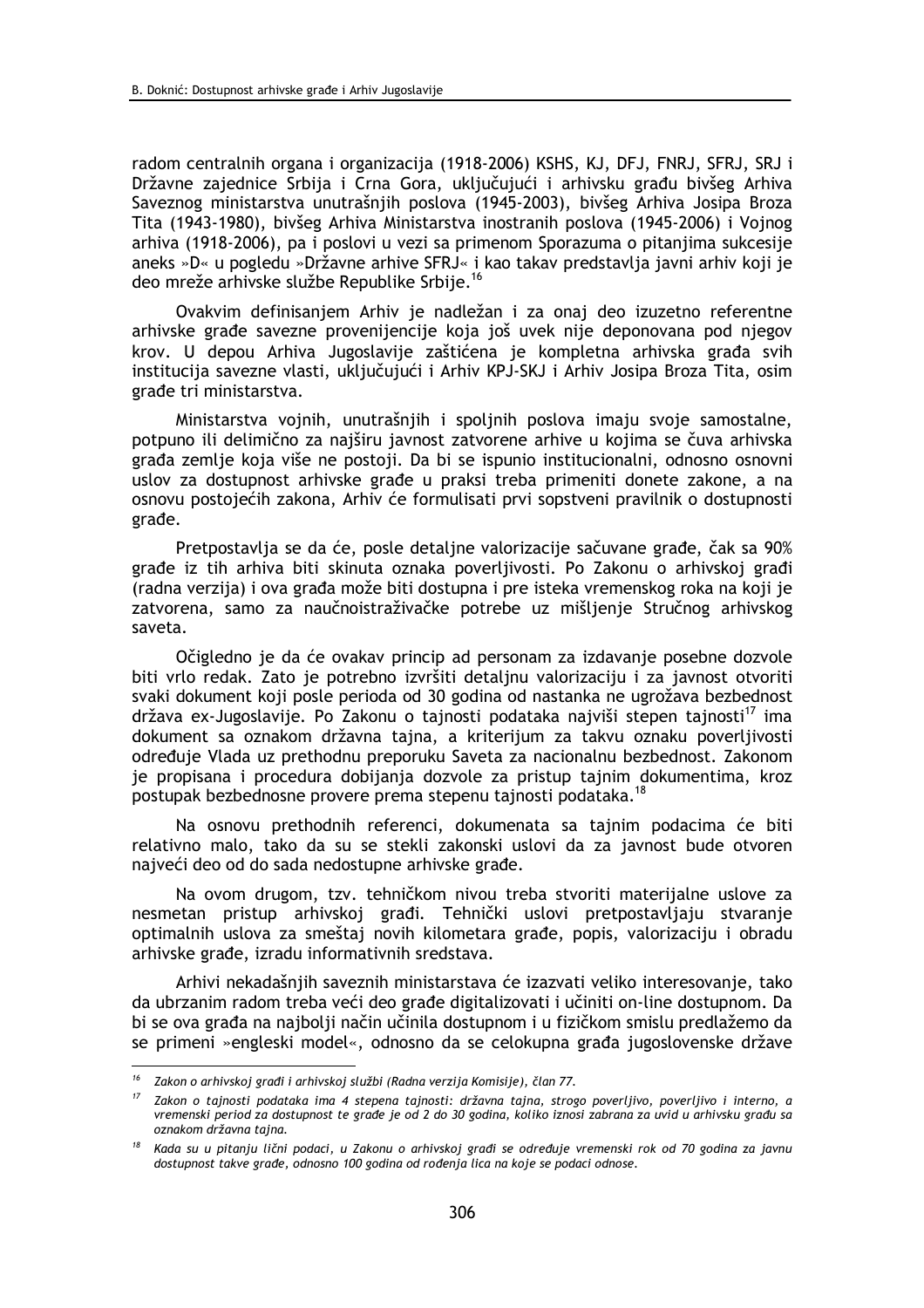stavi pod jedan krov, tako da Arhiv Jugoslavije u potpunosti zasluži svoj naziv. Tako formirana arhivska institucija postala bi jedno od referentnih mesta na kojem bi se izučavala evropska, ali i svetska istorija. Sem toga, na jednom mestu se najbolje sprovode pravna regulativa u dostupnosti građe, kao i tehnička zaštita građe, primena novih tehnologija, obezbeđivanje optimalnih čitaonica i slično.

Ovakav višegodišnji rad zahteva velika materijalna sredstva, koja pojedine zemlje ne mogu da izdvoje za resor pokretne kulturne baštine. Otvaranje arhivske građe je i finansijski skup proces, što se vidi iz preporuka kojima MAS (ICA) poziva UNESCO da finansijski pomogne u stvaranju materijalnih uslova za bržu dostupnost arhivskih dokumenata.

Da bi se napravila ukupna strategija u dostupnosti dokumenata, treba se osloniti na najbolje rezultate međunarodne arhivske prakse, a prvenstveno na ispomoć istorijskih, arhivskih i pravnih eksperata iz zemalja bivše zajedničke države.<sup>20</sup> Arhivska građa je nezamenljiv deo kulture svake zemlje, a svojim postojanjem obezbeđuje opstanak ljudskog pamćenja. Složenost XX veka će se mnogo bolje razumeti kada se prouče do sada nepoznata dokumenta. Radi se o istorijskim izvorima za koje se pretpostavlja da će razjasniti mnoge naučne nedoumice.

Ova građa prvenstveno treba da posluži naučnim istraživanjima, ali ne treba zanemariti potrebu svakog građanina za razumevanjem istorijskih lomova tokom prošlog veka. Zato ne čudi povećano interesovanje ukupne javnosti za uvid u građu koja pokriva preko 70 godina postojanja jedne, skoro uvek represivne vlasti i države.

# **ZAKLJUČAK**

Otvorenost arhiva i dostupnost arhivske građe je svrha postojanja arhivske institucije. Demokratičnost državnog sistema i dostupnost arhivske građe su u direktnoj korelaciji.

Stvaranjem zakonske osnove država stvara političke uslove za nesmetan pristup arhivskom dokumentu. Kako su u Srbiji stvoreni takvi uslovi predstoji posao otvaranja za javnost arhiva jugoslovenskih ministarstava vojnih, unutrašnjih i spoljnih poslova. Ti, do sada potpuno ili delimično zatvoreni arhivi dolaze pod ingerenciju Arhiva Jugoslavije, koji će u narednim godinama imati odgovoran zadatak objedinjavanja, valorizacije i opisa te građe.

Rezolucija o međunarodnim izvorima i Rezolucija o arhivskoj građi koja se odnosi na pravosuđe, zatvaranja i obaveštajne službe; 2006. MAS - Godišnji generalni sastanak, Kirasao, 24. novembar 2006.

Sporazum o pitanjima sukcesije bivšeSFRJ - Prilog D-Arhive, Beč, 29. juni 2001.